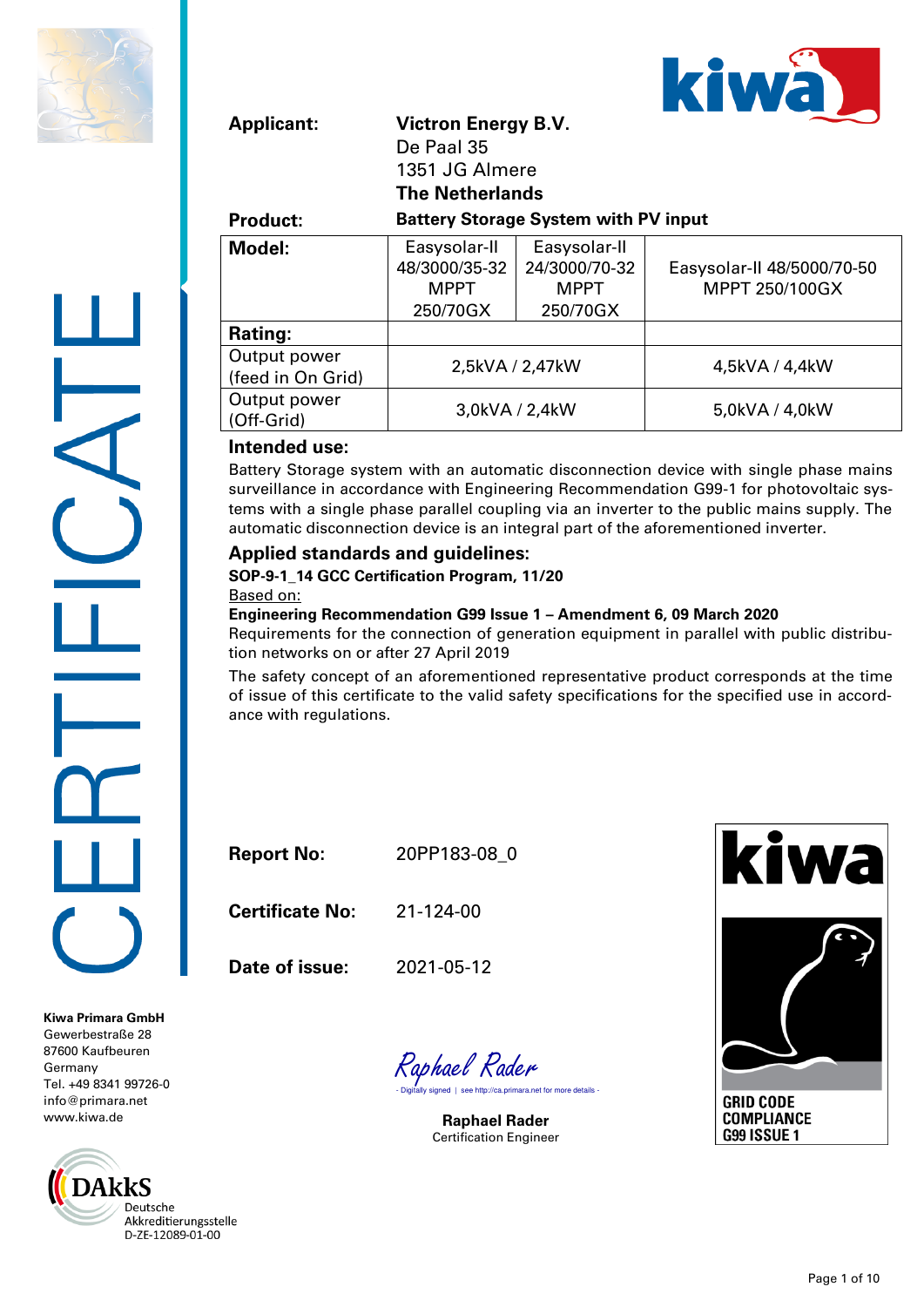

### **Power Quality – Continuous voltage operation range**

#### **Continuous frequency operation range**

|                          | U[V]            | f[Hz]         |               | $Cos \phi$ | $P$ [kW]      |  | Limit [%Sn]:             |  |
|--------------------------|-----------------|---------------|---------------|------------|---------------|--|--------------------------|--|
| Test 1                   | 85%Un           | 47,00Hz       |               | 1,00       | 100%Sn        |  |                          |  |
|                          | 195,5V          |               |               |            |               |  |                          |  |
| Measured 20s avg         | 196,5           | 47,00         |               | $-1,000$   | 86,0%         |  |                          |  |
| Test 2                   | 85%Un           | 47,50Hz       |               | 1,00       | 100%Sn        |  |                          |  |
|                          | 195,5V          |               |               |            |               |  |                          |  |
| Measured 90min avg       | 195,7           | 47,50         |               | $-1,000$   | 85,0%         |  |                          |  |
| Test 3                   | 110%Un          | 51,50Hz       |               | 1,00       | 100%Sn        |  |                          |  |
|                          | 253V            |               |               |            |               |  |                          |  |
| Measured 90min avg       | 253,5           | 51,50         |               | $-0,999$   | 98,0%         |  | $\overline{\phantom{a}}$ |  |
| Test 4                   | 110%Un          | 52,00Hz       |               | 1,00       | 100%Sn        |  |                          |  |
|                          | 253V            |               |               |            |               |  |                          |  |
| Measured 15min avg       | 253,5           | 51,90         |               | $-1,000$   | 98,0%         |  | $\overline{\phantom{a}}$ |  |
| Test 5                   | Start frequency |               | Change        |            | End frequency |  | Confirm no trip          |  |
| Positive frequency drift | 49,5Hz          | $+1,0$ Hz/sec |               | 50,0Hz     |               |  | No trip                  |  |
| Negative frequency drift | 50,5Hz          |               | $-1,0$ Hz/sec |            | 50,0Hz        |  | No trip                  |  |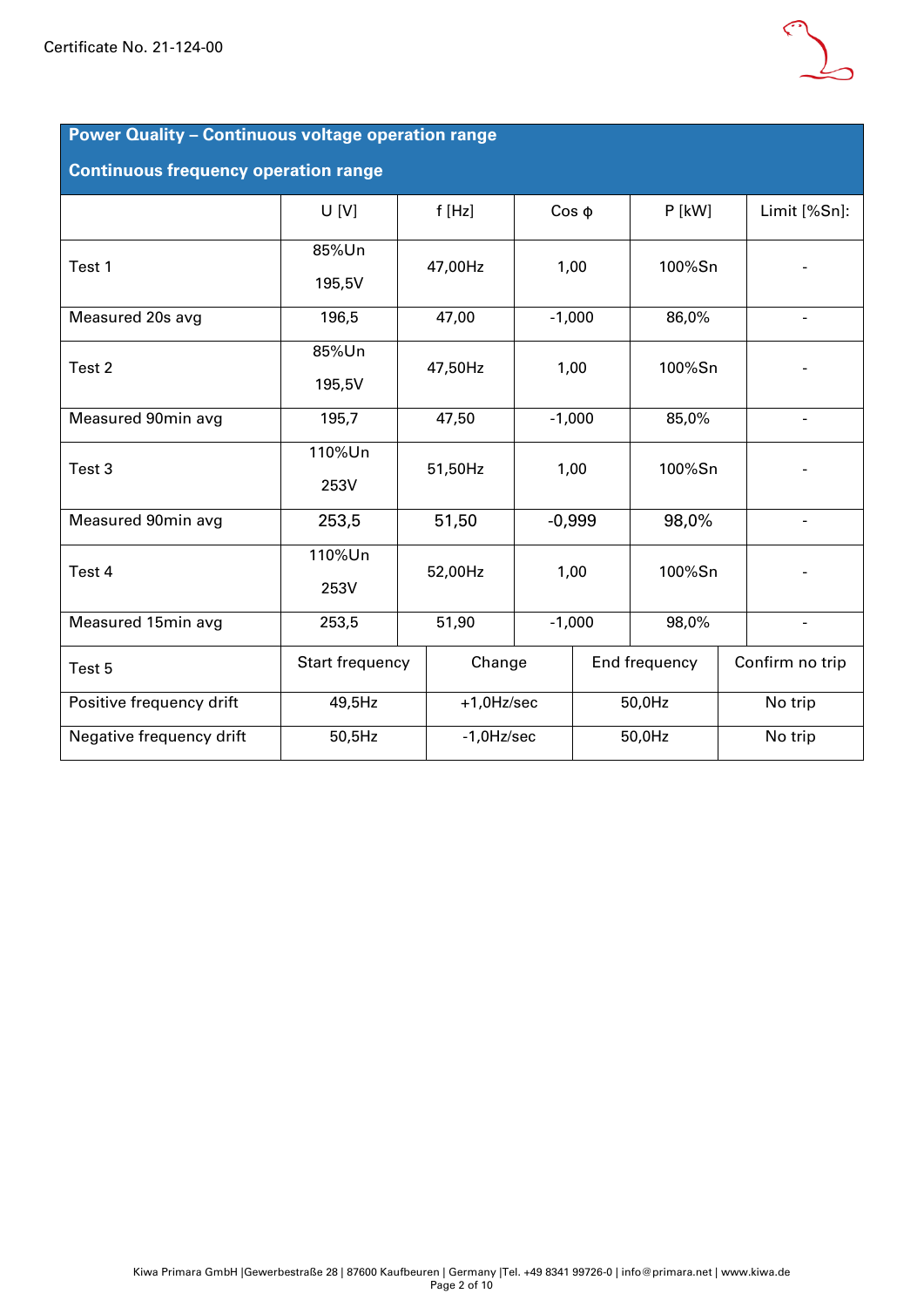

## **Power Quality – Harmonics**

**Easysolar-II 48/3000/35-32 MPPT 250/70GX and Easysolar-II 24/3000/70-32 MPPT 250/70GX**

| Generating Unit tested to BS EN 61000-3-12 |                                    |                           |                                            |                      |         |                                                                       |  |  |  |  |
|--------------------------------------------|------------------------------------|---------------------------|--------------------------------------------|----------------------|---------|-----------------------------------------------------------------------|--|--|--|--|
| Generating Unit rating per phase (rpp)     |                                    |                           | 2,47                                       | kVA                  |         | Harmonics % = Measured<br>Value (Amps) x 23/rating per<br>phase (kVA) |  |  |  |  |
| Harmonic                                   |                                    | At 45-55% of rated output |                                            | 100% of rated output |         | Limit in BS EN 61000-3-12                                             |  |  |  |  |
|                                            | Measured<br>Value (MV)<br>in Amps* | $\%$                      | Measured<br>Value (MV)<br>$\%$<br>in Amps* |                      | 1 phase | 3 phase                                                               |  |  |  |  |
| $\overline{2}$                             | 0,067                              | 0,628                     | 0,044                                      | 0,409                | 8%      | 8%                                                                    |  |  |  |  |
| 3                                          | 0,076                              | 0,707                     | 0,077                                      | 0,717                | 21,6%   | Not stated                                                            |  |  |  |  |
| $\overline{4}$                             | 0,058                              | 0,538                     | 0,040                                      | 0,369                | 4%      | 4%                                                                    |  |  |  |  |
| 5                                          | 0,154                              | 1,435                     | 0,083                                      | 0,777                | 10,7%   | 10,7%                                                                 |  |  |  |  |
| $6\phantom{1}$                             | 0,039                              | 0,359                     | 0,027                                      | 0,249                | 2,67%   | 2,67%                                                                 |  |  |  |  |
| $\overline{7}$                             | 0,112                              | 1,046                     | 0,054                                      | 0,498                | 7,2%    | 7,2%                                                                  |  |  |  |  |
| 8                                          | 0,024                              | 0,219                     | 0,016                                      | 0,149                | 2%      | 2%                                                                    |  |  |  |  |
| 9                                          | 0,063                              | 0,588                     | 0,043                                      | 0,399                | 3,8%    | Not stated                                                            |  |  |  |  |
| 10                                         | 0,014                              | 0,130                     | 0,010                                      | 0,090                | 1,6%    | 1,6%                                                                  |  |  |  |  |
| 11                                         | 0,054                              | 0,498                     | 0,026                                      | 0,239                | 3,1%    | 3,1%                                                                  |  |  |  |  |
| 12                                         | 0,009                              | 0,080                     | 0,005                                      | 0,050                | 1,33%   | 1,33%                                                                 |  |  |  |  |
| 13                                         | 0,036                              | 0,339                     | 0,014                                      | 0,130                | 2%      | 2%                                                                    |  |  |  |  |
| <b>THD</b>                                 | $\overline{\phantom{a}}$           | 2,408                     | $\blacksquare$                             | 1,459                | 23%     | 13%                                                                   |  |  |  |  |
| <b>PWHD</b>                                | $\overline{\phantom{a}}$           | 3,735                     | $\overline{\phantom{a}}$                   | 1,744                | 23%     | 22%                                                                   |  |  |  |  |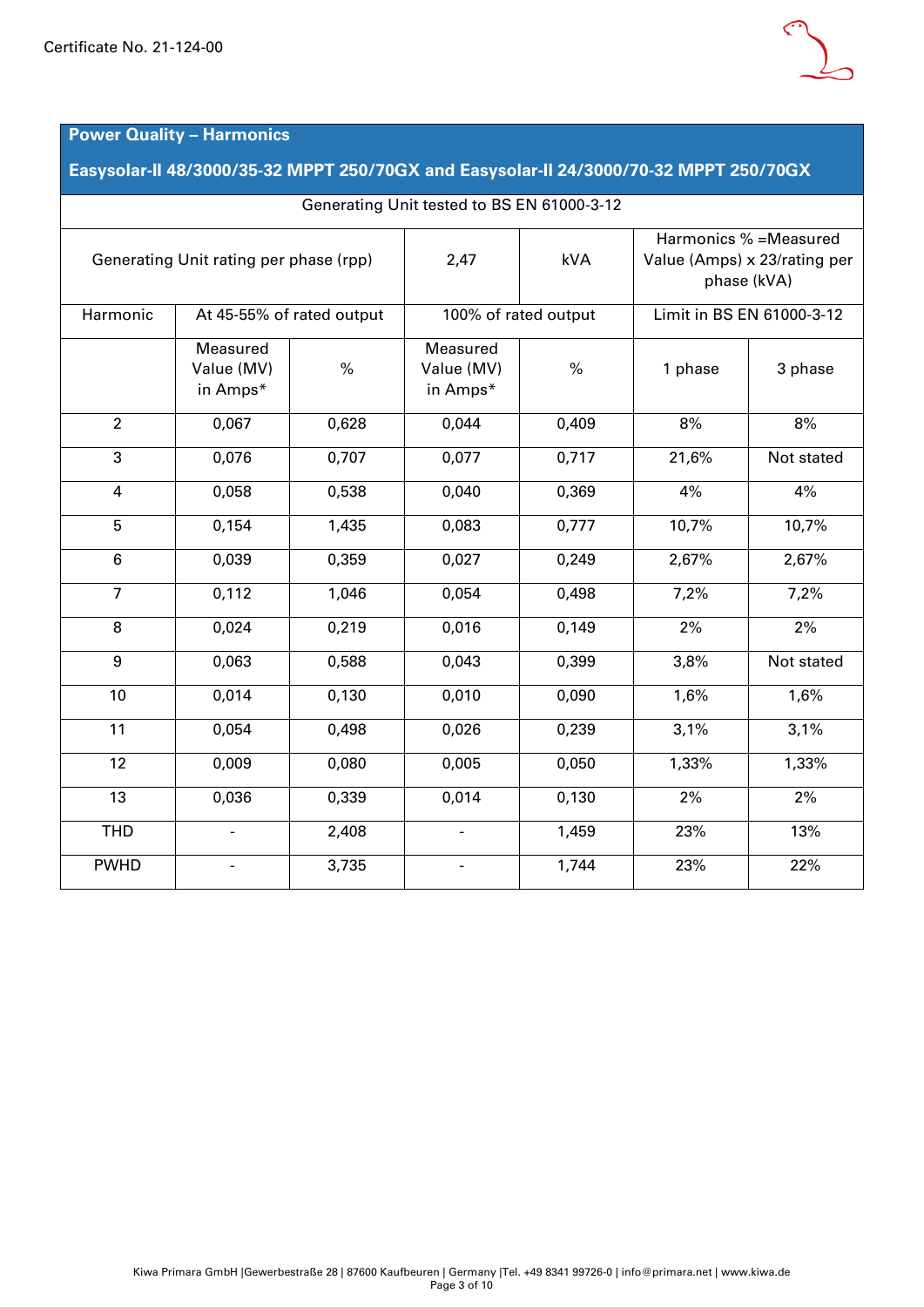### **Power Quality – Harmonics**

### **Easysolar-II 48/5000/70-50 MPPT 250/100GX**

#### Generating Unit tested to BS EN 61000-3-12

| Generating Unit rating per phase (rpp) |                                    |       | 2,47                               | kVA                  | Harmonics % = Measured<br>Value (Amps) x 23/rating per<br>phase (kVA) |                           |  |  |
|----------------------------------------|------------------------------------|-------|------------------------------------|----------------------|-----------------------------------------------------------------------|---------------------------|--|--|
| Harmonic                               | At 45-55% of rated output          |       |                                    | 100% of rated output |                                                                       | Limit in BS EN 61000-3-12 |  |  |
|                                        | Measured<br>Value (MV)<br>in Amps* | $\%$  | Measured<br>Value (MV)<br>in Amps* | $\frac{0}{0}$        |                                                                       | 3 phase                   |  |  |
| $\overline{2}$                         | 0,048                              | 0,250 | 0,280                              | 0,280                | 8%                                                                    | 8%                        |  |  |
| 3                                      | 0,304                              | 1,587 | 3,140                              | 3,135                | 21,6%                                                                 | Not stated                |  |  |
| $\overline{4}$                         | 0,040                              | 0,210 | 0,290                              | 0,290                | 4%                                                                    | 4%                        |  |  |
| 5                                      | 0,285                              | 1,488 | 1,340                              | 1,338                | 10,7%                                                                 | 10,7%                     |  |  |
| $6\phantom{1}$                         | 0,032                              | 0,170 | 0,200                              | 0,200                | 2,67%                                                                 | 2,67%                     |  |  |
| $\overline{7}$                         | 0,130                              | 0,679 | 1,010                              | 1,008                | 7,2%                                                                  | 7,2%                      |  |  |
| 8                                      | 0,023                              | 0,120 | 0,150                              | 0,150                | 2%                                                                    | 2%                        |  |  |
| 9                                      | 0,090                              | 0,469 | 0,750                              | 0,749                | 3,8%                                                                  | Not stated                |  |  |
| 10                                     | 0,017                              | 0,090 | 0,110                              | 0,110                | 1,6%                                                                  | 1,6%                      |  |  |
| 11                                     | 0,069                              | 0,359 | 0,270                              | 0,270                | 3,1%                                                                  | 3,1%                      |  |  |
| 12                                     | 0,011                              | 0,060 | 0,080                              | 0,080                | 1,33%                                                                 | 1,33%                     |  |  |
| 13                                     | 0,053                              | 0,280 | 0,140                              | 0,140                | 2%                                                                    | 2%                        |  |  |
| <b>THD</b>                             |                                    | 2,425 | $\frac{1}{2}$                      | 3,699                | 23%                                                                   | 13%                       |  |  |
| <b>PWHD</b>                            |                                    | 1,286 | $\blacksquare$                     | 1,654                | 23%                                                                   | 22%                       |  |  |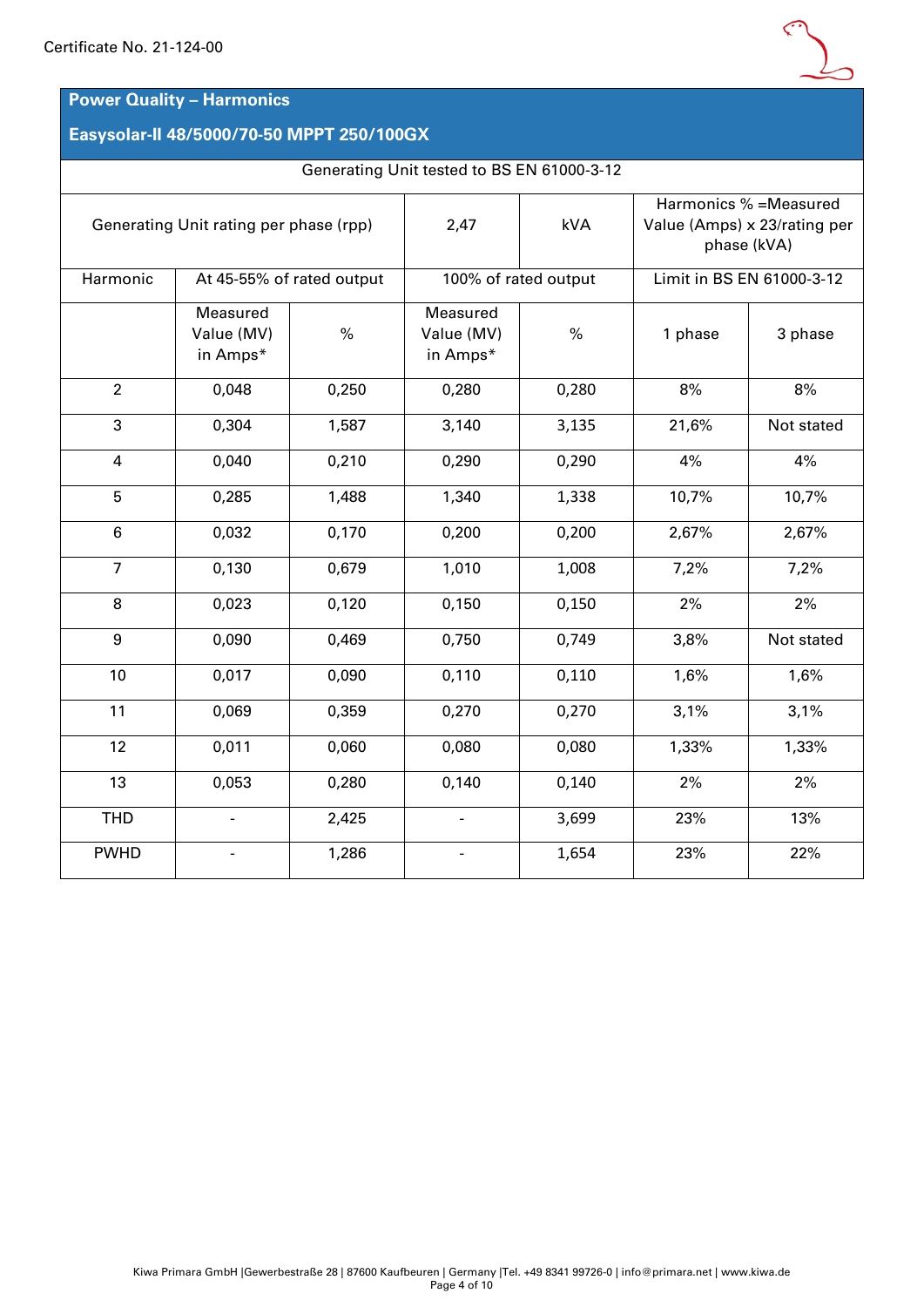

#### **Power Quality – Voltage Fluctuations and Flicker**

#### **Easysolar-II 48/3000/35-32 MPPT 250/70GX and Easysolar-II 24/3000/70-32 MPPT 250/70GX**

|                                                                           |              | Starting |                |        | Stopping |                           |               | Running     |
|---------------------------------------------------------------------------|--------------|----------|----------------|--------|----------|---------------------------|---------------|-------------|
|                                                                           | dmax         | dc       | d(t)           | dmax   | dc       | d(t)                      | Pst           | Plt 2 hours |
| <b>Measured Values</b>                                                    | 0,313%       | 0,313%   | 0,0ms          | 0,388% | 0,274%   | 0,0ms                     | 0,021         | 0,021       |
| Normalised to standard<br>impedance                                       | 0,313%       | 0,313%   | 0,0ms          | 0,388% | 0,274%   | 0,0ms                     | 0,021         | 0,021       |
| Normalised to required<br>maximum impedance                               |              |          |                |        |          |                           |               |             |
| Limit set under BS EN<br>61000-3-11                                       | 4%           | 3,3%     | 3,3%           | 4%     | 3,3%     | 3,3%                      | 1,0           | 0,65        |
| Limits                                                                    | 4%           | 3,3%     | 3,3%<br>500ms  | 4%     | 3,3%     | 3,3%<br>500 <sub>ms</sub> | 1,0           | 0,65        |
|                                                                           |              |          |                |        |          |                           |               |             |
| <b>Test Impedance</b>                                                     | $\mathsf{R}$ |          | 0,4            | Ω      |          | X                         | 0,25          | Ω           |
| <b>Standard Impedance</b>                                                 | $\mathsf{R}$ |          | $0,24*$        | Ω      |          | X                         | $0,15*$       | Ω           |
|                                                                           |              |          | $0,4 \wedge$   |        |          |                           | $0,25$ ^      |             |
| Maximum Impedance                                                         | $\mathsf{R}$ |          | $\blacksquare$ | Ω      |          |                           | $\frac{1}{2}$ | Ω           |
| * Applies to three phase and split single phase Power Generating Modules. |              |          |                |        |          |                           |               |             |

^ Applies to single phase Power Generating Module and Power Generating Modules using two phases on a three phase system.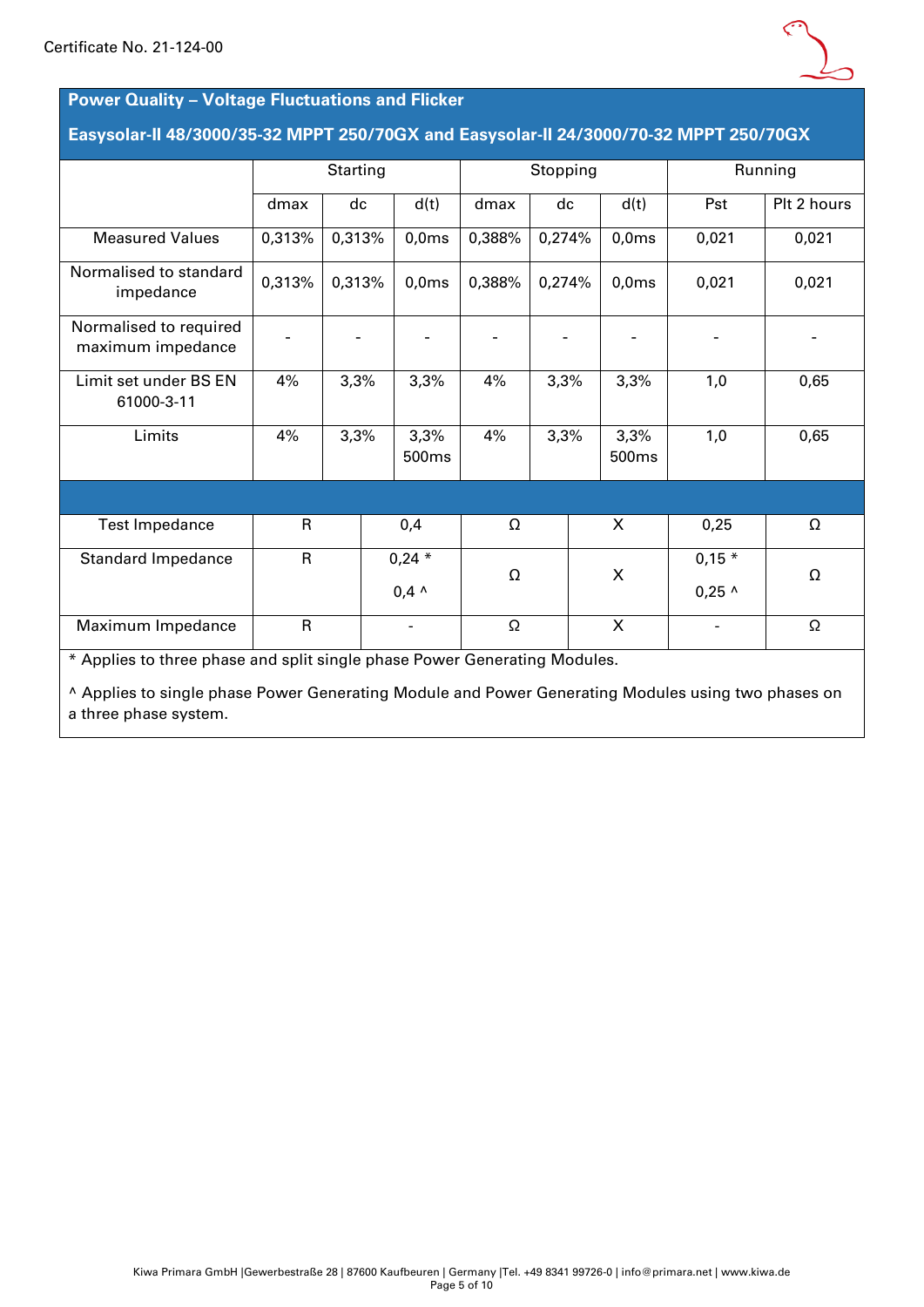

### **Power Quality – Voltage Fluctuations and Flicker**

# **Easysolar-II 48/5000/70-50 MPPT 250/100GX**

Test Location Kiwa Primara GmbH

|                                                                                                                                                                                                          |              | Starting |  |                          |               | Stopping |  |               |                     | Running     |  |
|----------------------------------------------------------------------------------------------------------------------------------------------------------------------------------------------------------|--------------|----------|--|--------------------------|---------------|----------|--|---------------|---------------------|-------------|--|
|                                                                                                                                                                                                          | dmax         | dc       |  | d(t)                     | dmax          | dc       |  | d(t)          | Pst                 | Plt 2 hours |  |
| <b>Measured Values</b>                                                                                                                                                                                   | 3,344%       | 3,344%   |  | 150,0ms                  | 3,469%        | 3,377%   |  | 0,0ms         | 0,027               | 0,027       |  |
| Normalised to stan-<br>dard impedance                                                                                                                                                                    | 3,344%       | 3,344%   |  | 150,0ms                  | 3,469%        | 3,377%   |  | 0,0ms         | 0,027               | 0,027       |  |
| Normalised to required<br>maximum impedance                                                                                                                                                              | 3,268%       | 3,268%   |  | 0,0                      | 3,390%        | 3,300%   |  | 0,0ms         | 0,026               | 0,026       |  |
| Limit set under BS EN<br>61000-3-11                                                                                                                                                                      | 4,0%         | 3,3%     |  | 3,3%                     | 4,0%          | 3,3%     |  | 3,3%          | 1,00                | 0,65        |  |
| Limits                                                                                                                                                                                                   | 4%           | 3,3%     |  | 3,3%<br>500ms            | 4%            | 3,3%     |  | 3,3%<br>500ms | 1,0                 | 0,65        |  |
|                                                                                                                                                                                                          |              |          |  |                          |               |          |  |               |                     |             |  |
| <b>Test Impedance</b>                                                                                                                                                                                    | R            |          |  | 0,4                      | Ω             |          |  | X             | 0,25                | Ω           |  |
| <b>Standard Impedance</b>                                                                                                                                                                                | $\mathsf{R}$ |          |  | $0,24$ *<br>$0.4 \wedge$ | Ω             |          |  | X             | $0,15*$<br>$0,25$ ^ | Ω           |  |
| Maximum Impedance                                                                                                                                                                                        | $\mathsf{R}$ |          |  | 0,39                     | Ω             |          |  | X             | 0,24                | Ω           |  |
| * Applies to three phase and split single phase Power Generating Modules.<br>A Applies to single phase Power Generating Module and Power Generating Modules using two phases on<br>a three phase system. |              |          |  |                          |               |          |  |               |                     |             |  |
| Test start date                                                                                                                                                                                          | 2019-08-01   |          |  |                          | Test end date |          |  |               | 2019-08-01          |             |  |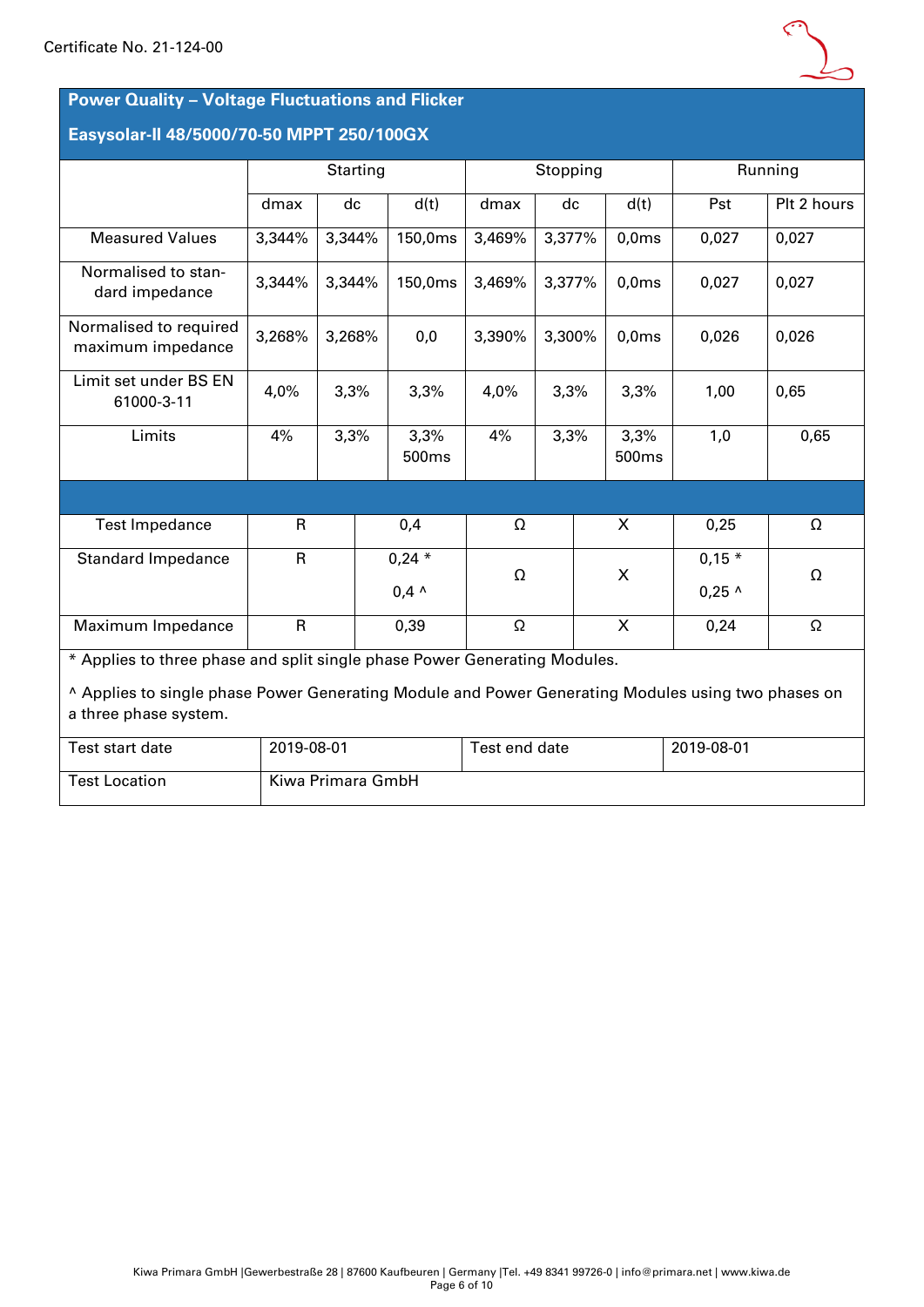

| <b>Power Quality - DC injection</b> |       |          |          |  |  |  |  |  |  |  |
|-------------------------------------|-------|----------|----------|--|--|--|--|--|--|--|
| Test power level                    | 10%   | 55%      | 100%     |  |  |  |  |  |  |  |
| Recorded value in<br>Amps           | 0,002 | $-0,002$ | $-0,006$ |  |  |  |  |  |  |  |
| As % of rated AC cur-<br>rent       | 0,07% | $-0,06%$ | -0,16%   |  |  |  |  |  |  |  |
| Limit                               | 0,25% | 0,25%    | 0,25%    |  |  |  |  |  |  |  |

| <b>Power Factor</b>       |                   |                |                |  |  |  |  |  |  |  |
|---------------------------|-------------------|----------------|----------------|--|--|--|--|--|--|--|
| Voltage                   | 0,94 pu (216.2 V) | 1,0 pu (230 V) | 1,1 pu (253 V) |  |  |  |  |  |  |  |
| <b>Measured Value</b>     | 1,000             | 1,000          | 1,000          |  |  |  |  |  |  |  |
| <b>Power Factor Limit</b> |                   | >0,95          |                |  |  |  |  |  |  |  |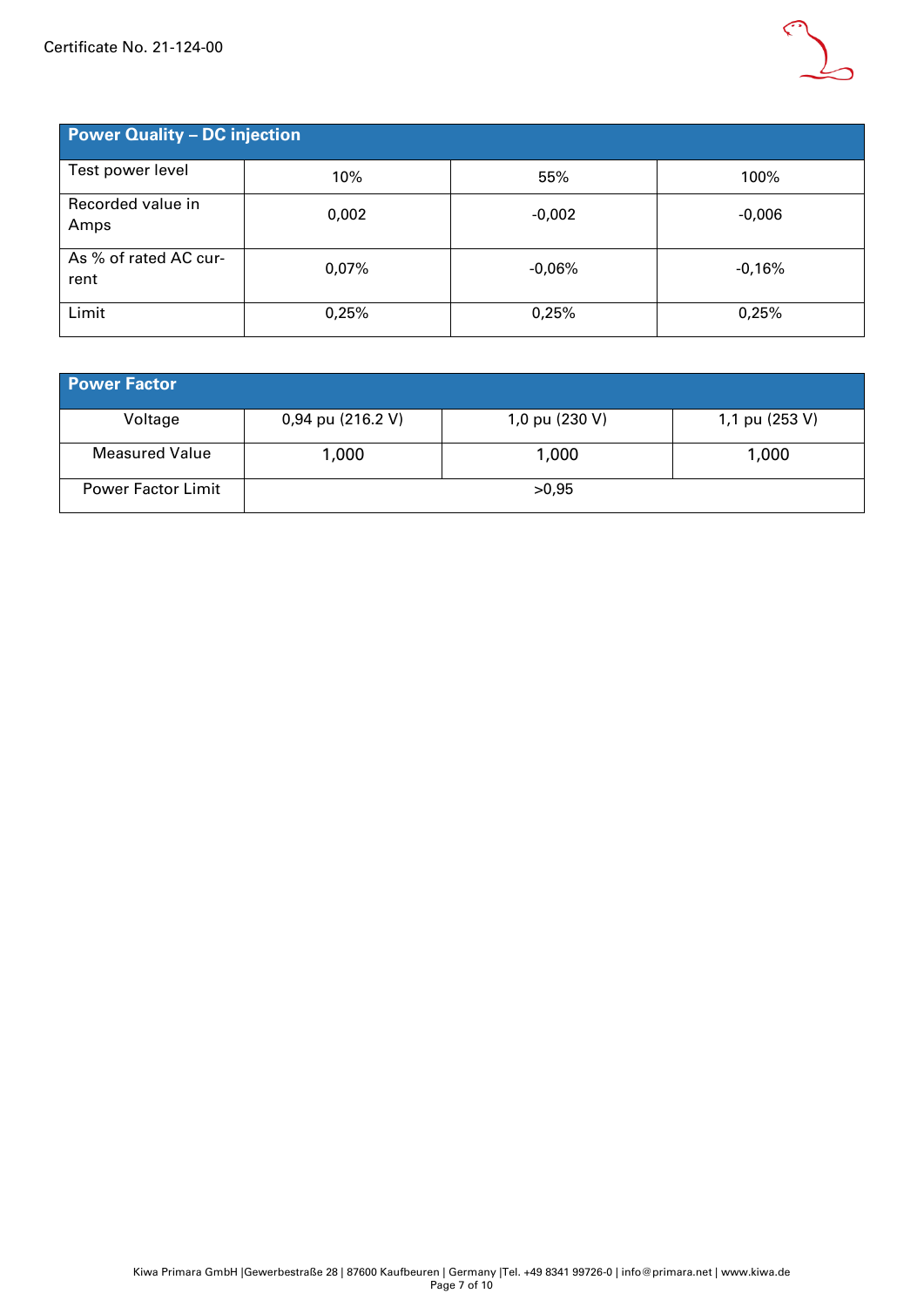

| <b>Protection - Frequency Tests</b> |           |                 |           |            |                             |                    |  |  |  |  |  |
|-------------------------------------|-----------|-----------------|-----------|------------|-----------------------------|--------------------|--|--|--|--|--|
| Function                            |           | Setting         |           | Trip test  | No trip test                |                    |  |  |  |  |  |
|                                     | Frequency | Time delay      | Frequency | Time delay | Frequency<br>time           | Confirm no<br>trip |  |  |  |  |  |
| U/F stage 1                         | 47,5 Hz   | 20 <sub>s</sub> | 47,40 Hz  | 20,12s     | 47,7Hz<br>30 <sub>s</sub>   | No trip            |  |  |  |  |  |
| $U/F$ stage 2                       | 47,0 Hz   | 0,5 s           | 46,90 Hz  | 0,58 s     | 47,2 Hz<br>19,5s            | No trip            |  |  |  |  |  |
|                                     |           |                 |           |            | 46,8 Hz<br>0,45 s           | No trip            |  |  |  |  |  |
| O/F                                 | 52,0 Hz   | 0,5s            | 52,00 Hz  | 0,56 s     | 51,8 Hz<br>120 <sub>s</sub> | No trip            |  |  |  |  |  |
|                                     |           |                 |           |            | 52,2Hz<br>0,45s             | No trip            |  |  |  |  |  |

|               | <b>Protection - Voltage Tests.</b> |            |         |            |                  |                    |  |
|---------------|------------------------------------|------------|---------|------------|------------------|--------------------|--|
| Function      | Setting                            |            |         | Trip test  | No trip test     |                    |  |
|               | Voltage                            | Time delay | Voltage | Time delay | Voltage<br>time  | Confirm no<br>trip |  |
| U/V           | 0,8 pu (184V)                      | 2,5s       | 182,5V  | 2,54 s     | 188 V<br>5s      | No trip            |  |
|               |                                    |            |         |            | 180V<br>2,45s    | No trip            |  |
| $O/V$ stage 1 | 1,14 pu<br>(262, 2V)               | 1,0s       | 261,2V  | 1,07 s     | 258,2V<br>5,0 s  | No trip            |  |
| O/V stage 2   | 1,19 pu<br>(273,7V)                | 0,5s       | 273,0 V | 0,59s      | 269,7V<br>0,95 s | No trip            |  |
|               |                                    |            |         |            | 277,7V<br>0,45 s | No trip            |  |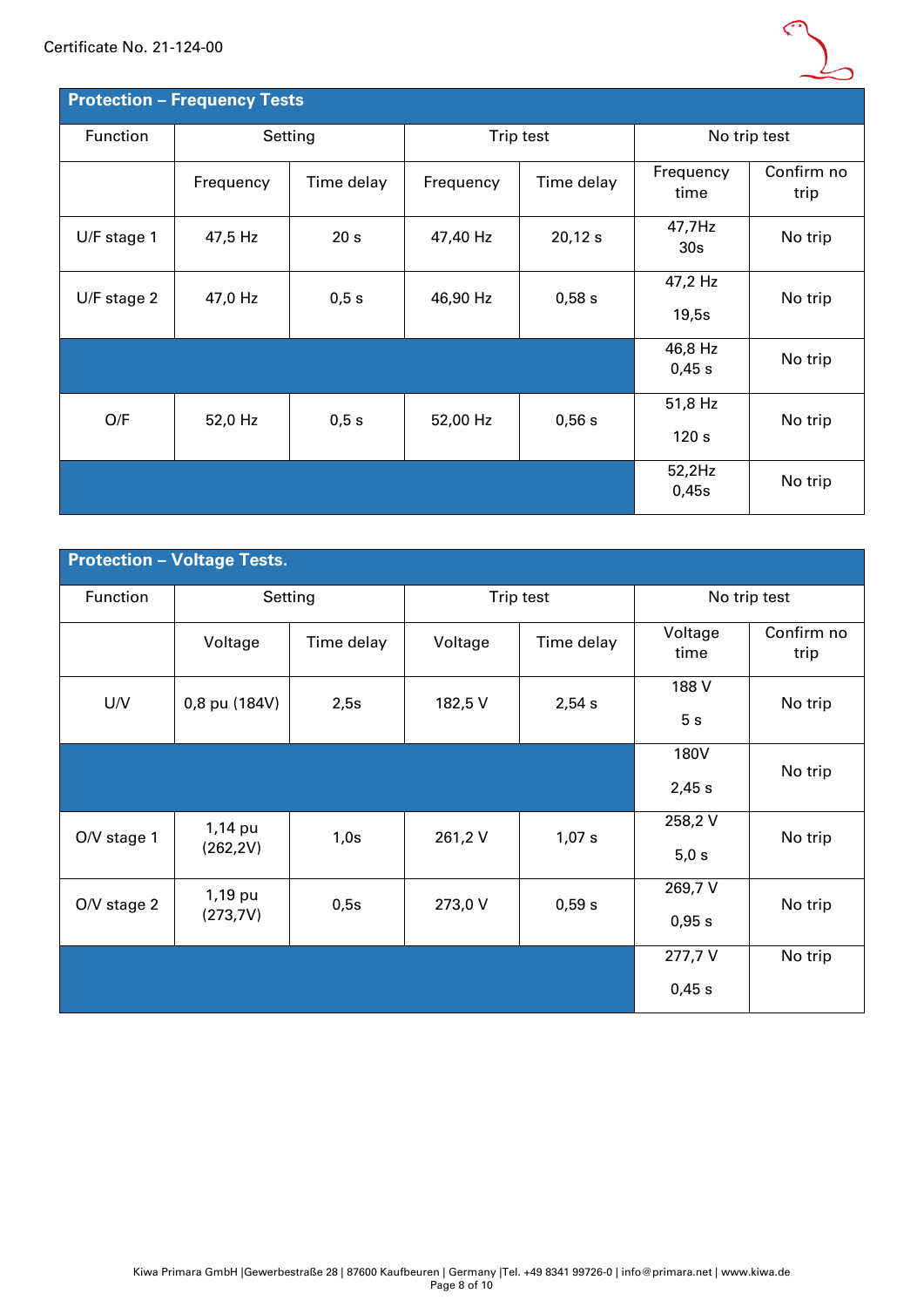

| Protection - Loss of Mains Test according BS EN 62116 for Inverters. |                                                                                                  |                                                |                           |                   |                      |                                             |          |                 |                                      |                                 |                                 |
|----------------------------------------------------------------------|--------------------------------------------------------------------------------------------------|------------------------------------------------|---------------------------|-------------------|----------------------|---------------------------------------------|----------|-----------------|--------------------------------------|---------------------------------|---------------------------------|
| <b>Test Power</b>                                                    | 33%                                                                                              | 66%                                            |                           |                   | 100%                 |                                             | 33%      |                 | 66%                                  |                                 | 100%                            |
| and imbal-<br>ance                                                   | $-5\%$ Q                                                                                         | $-5\%$ Q                                       |                           |                   | $-5%$ Q              |                                             | $+5\%$ Q |                 | $+5\%$ Q                             |                                 | $+5\%$ Q                        |
| Trip time<br>(ms)                                                    | 202                                                                                              | 209                                            |                           |                   | 182                  |                                             | 169      |                 | 166                                  |                                 | 203                             |
| Protection - Frequency change, Vector Shift Stability test.          |                                                                                                  |                                                |                           |                   |                      |                                             |          |                 |                                      |                                 |                                 |
|                                                                      |                                                                                                  |                                                | Start frequnecy           |                   |                      | Change                                      |          | Confirm no trip |                                      |                                 |                                 |
| Positive vector shift                                                |                                                                                                  |                                                | 49,5Hz                    |                   | +50 dregrees         |                                             |          |                 |                                      | No Trip                         |                                 |
| Negative vector shift                                                |                                                                                                  |                                                | 50,5Hz                    |                   | - 50 dregrees        |                                             |          |                 |                                      | No Trip                         |                                 |
| <b>Protection - Frequency Change, RoCoF Stability Test</b>           |                                                                                                  |                                                |                           |                   |                      |                                             |          |                 |                                      |                                 |                                 |
| Ramp range                                                           |                                                                                                  |                                                | Test frequency<br>ramp    |                   | <b>Test duration</b> |                                             |          |                 | Confirm no Trip                      |                                 |                                 |
| 49,0 Hz to 51,0 Hz                                                   |                                                                                                  |                                                | $+0,95$ Hzs <sup>-1</sup> |                   | 2,1 s                |                                             |          |                 |                                      | No trip                         |                                 |
| 51,0 Hz to 49,0 Hz                                                   |                                                                                                  |                                                | $-0,95$ Hzs $^{-1}$       |                   | 2,1 s                |                                             |          |                 |                                      | No trip                         |                                 |
| Protection - Limited Frequency Sensitive Mode - Over frequency Test  |                                                                                                  |                                                |                           |                   |                      |                                             |          |                 |                                      |                                 |                                 |
| Active Power response to rising frequency/time plots are attached    |                                                                                                  |                                                |                           |                   |                      |                                             |          |                 |                                      |                                 | N                               |
|                                                                      | <b>Measured Active</b><br>Test sequence at regis-<br>tered capacity >80%<br>Power output<br>[kW] |                                                |                           | Frequency<br>[Hz] |                      | Primary power<br>source (if applica-<br>ble |          |                 |                                      | <b>Active Power</b><br>Gradient |                                 |
| Step a) 50,00Hz<br>± 0,01Hz                                          |                                                                                                  | $-2,38$                                        |                           |                   | 50,00                |                                             |          |                 |                                      |                                 |                                 |
| Step b) 50,45Hz<br>± 0,05Hz                                          |                                                                                                  | $-2,34$                                        |                           |                   | 50,45                |                                             |          |                 |                                      |                                 |                                 |
| Step c) 50,70Hz<br>± 0,10Hz                                          |                                                                                                  | $-2,22$                                        |                           | 50,70             |                      |                                             |          |                 |                                      |                                 |                                 |
| Step d) 51,15Hz<br>± 0,05Hz                                          |                                                                                                  | $-2,00$                                        |                           |                   | 51,15                |                                             |          |                 |                                      |                                 |                                 |
| Step e) 51,70Hz<br>$\pm$ 0,10Hz                                      |                                                                                                  | $-2,22$                                        |                           |                   | 50,70                |                                             |          |                 |                                      |                                 |                                 |
| Step f) 50,45Hz<br>$\pm$ 0,05Hz                                      |                                                                                                  | $-2,34$                                        |                           |                   | 50,45                |                                             |          |                 |                                      |                                 |                                 |
| Step g) 50,00Hz<br>± 0,01Hz                                          |                                                                                                  | $-2,38$                                        |                           |                   | 50,00                |                                             |          |                 |                                      |                                 | ≤10,0% $P_n/m$ in               |
| Test sequence at regis-<br>tered capacity 40% -<br>60%               |                                                                                                  | <b>Measured Active</b><br>Power output<br>[kW] |                           |                   | Frequency<br>[Hz]    |                                             |          | ble             | Primary power<br>source (if applica- |                                 | <b>Active Power</b><br>Gradient |
| Step a) 50,00Hz<br>± 0,01Hz                                          |                                                                                                  | $-1,22$                                        |                           |                   | 50,00                |                                             |          |                 |                                      |                                 |                                 |
| Step b) 50,45Hz<br>± 0,05Hz                                          |                                                                                                  | $-1,17$                                        |                           |                   | 50,45                |                                             |          |                 |                                      |                                 |                                 |
| Step c) 50,70Hz<br>± 0,10Hz                                          |                                                                                                  | $-1,11$                                        |                           |                   | 50,70                |                                             |          |                 |                                      |                                 |                                 |
| Step d) 51,15Hz<br>± 0,05Hz                                          |                                                                                                  | $-1,00$                                        |                           |                   | 51,15                |                                             |          |                 |                                      |                                 |                                 |
| Step e) 50,70Hz<br>± 0,01Hz                                          | $-1,11$                                                                                          |                                                |                           |                   | 50,70                |                                             |          |                 |                                      |                                 |                                 |
| Step f) 50,45 Hz<br>± 0,05Hz                                         |                                                                                                  | $-1,17$                                        |                           |                   | 50,45                |                                             |          |                 |                                      |                                 | ≤10,0% $P_n/m$ in               |
| Step g) 50,00 Hz<br>± 0,01Hz                                         |                                                                                                  | $-2,35$                                        |                           |                   | 50,00                |                                             |          |                 |                                      | ≤10,0% $P_n/m$ in               |                                 |